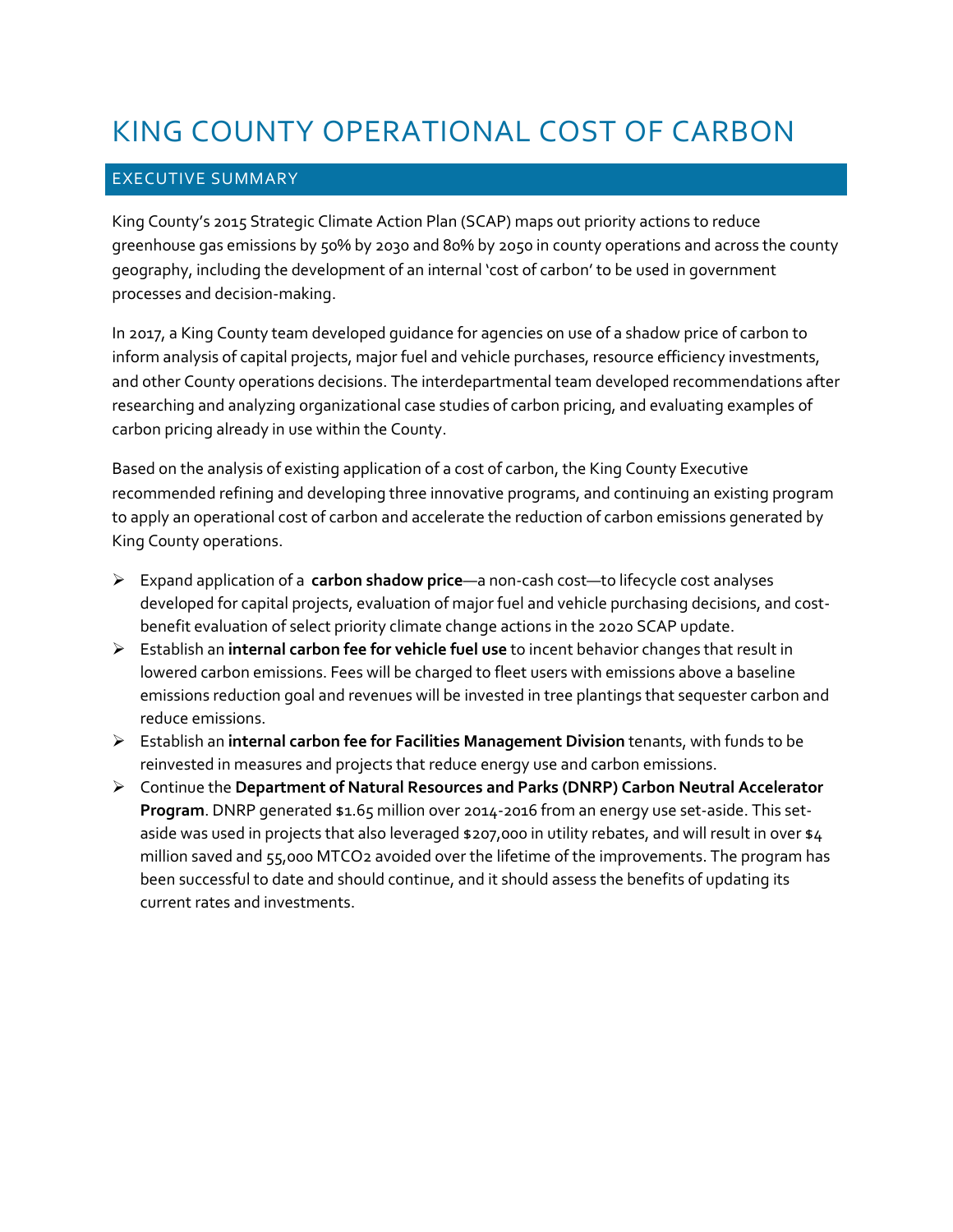## Key Terms

**Carbon Management Hierarchy:** A carbon management hierarchy prioritizes mitigation strategies based on their impact.



**MTCO2:** Metric ton of carbon dioxide, a standard measure of emissions.

**Social Cost of Carbon:** [A Social Cost of Carbon](http://www.commerce.wa.gov/wp-content/uploads/2015/11/Energy-EV-Planning-Social-Cost-of-Carbon-Sept-2014.pdf) (SCC) is an economic estimate of the present-day dollar value of future societal and environmental damage caused by carbon emissions. This value is typically used as a shadow price, meaning no money is exchanged, but the "cost" incorporates future impacts into decision analysis. King County's analysis uses the State of Washington Office of Financial Management's methodology for the social cost of carbon.

**Shadow Price**: A price on carbon emissions used for analysis and evaluation of alternatives. As the name implies, no actual costs are incurred.

**Market Price**: A cost developed by a state or regional regulatory entity and imposed on carbon emitters, typically on a per ton basis.

**Internal Price**: A price established by an organization, typically per unit of energy user or emissions generated, that satisfies the goals of the organization. The price can be set by determining a price or range of prices for carbon emissions offsets, or can be determined by other factors as a means to change behavior in the organization.

**Carbon Reduction Fee**: A Carbon Reduction Fee is an actual cost charged for carbon emissions generated, either against a zero emission baseline or established volume cap. Funds generated from this fee can be reinvested in carbon reduction projects or offset programs.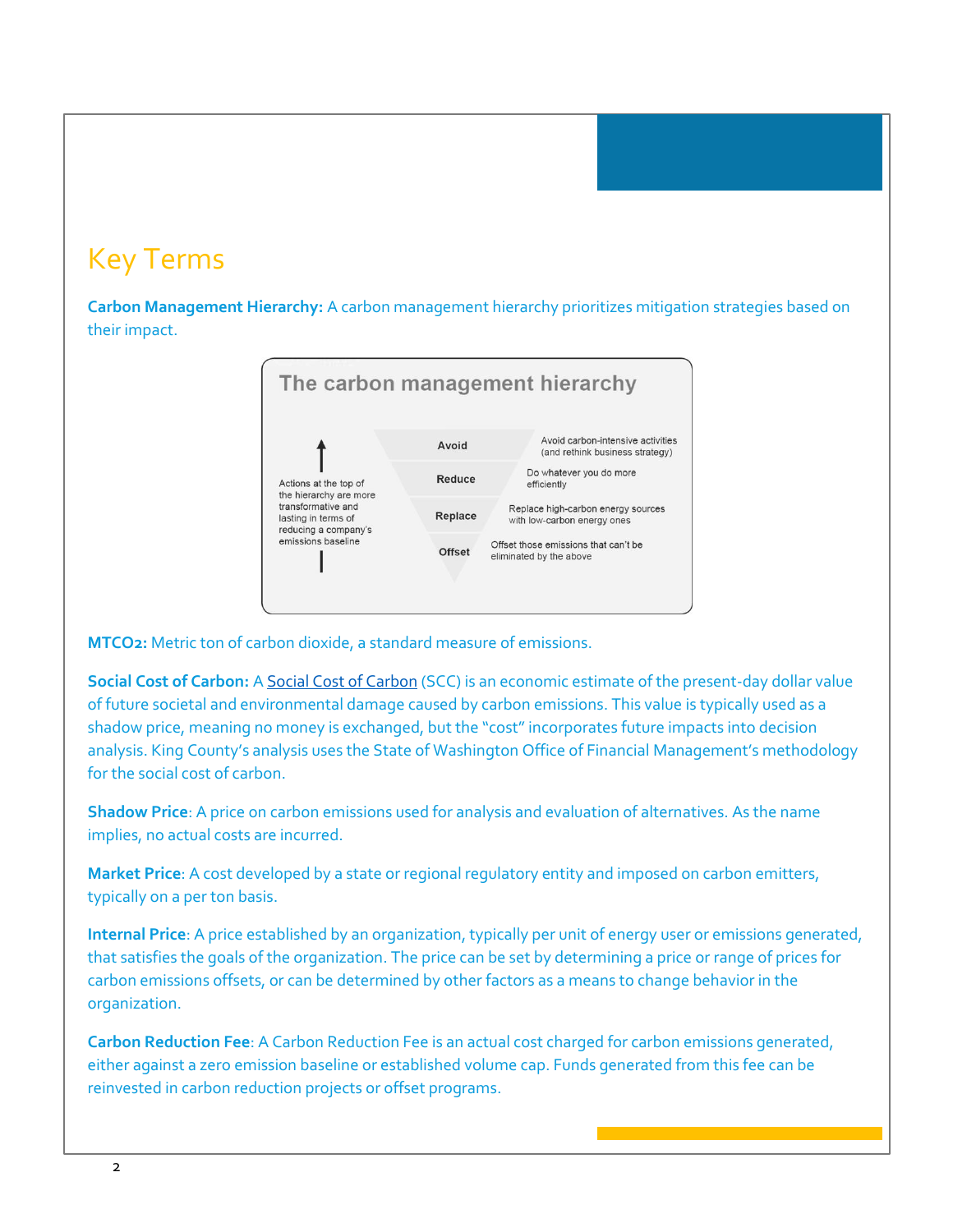#### BACKGROUND

King County's 2015 Strategic Climate Action Plan (SCAP) maps out priority actions to reduce greenhouse gas emissions by 50% by 2030 and 80% by 2050 in county operations and across the county geography. The SCAP recommended that the King County Office of Performance, Strategy and Budget (PSB) "collaborate with King County agencies to develop and propose an internal 'cost of carbon' by the end of 2017" to be used in government processes and decision-making.

In an effort to advance the next steps outlined in the report—including further development of guidance for agencies on use of a shadow price of carbon to inform alternatives analysis of CIP projects, major fuel and vehicle purchases, resource efficiency investments, and other County operations decisions—utilized an interdepartmental team to developed recommendations after researching and analyzing other organizational case studies of carbon pricing, and evaluating examples of carbon pricing already in use within the County. These case studies—Battery Electric Bus Procurement, Green Direct breakeven analysis, and DNRP's Carbon Neutral Accelerator Program—provide guidance for the development and administration of next steps.

## **Cost of Carbon Options**

An **operational cost of carbon** internalizes the cost and impacts of carbon pollution on environment and health.

Application of a **shadow cost of carbon** to inform decisionmaking can help to frame alternatives analysis and investments that advance climate and energy goals and meet broader county policy objectives for public health, equity, and mobility.

Application of an **internal carbon fee** can both influence behavior and create a funding set aside that is functionally related to greenhouse gas emissions and can be reinvested in actions that reduce emissions.

#### KING COUNTY COST OF CARBON CASE STUDIES

King County has already applied an internal cost of carbon to specific decisions and lines of business. The interdepartmental team developed and analyzed case studies of these past and current applications to inform recommendations moving forward.

#### **Battery Electric Bus Feasibility Study**

Metro Transit assessed the feasibility of converting the existing bus fleet to a zero-emission fleet. In addition to capital, maintenance and operating costs, the social cost of carbon from greenhouse gas emissions of each alternative was incorporated to evaluate the societal benefit of transitioning the fleet.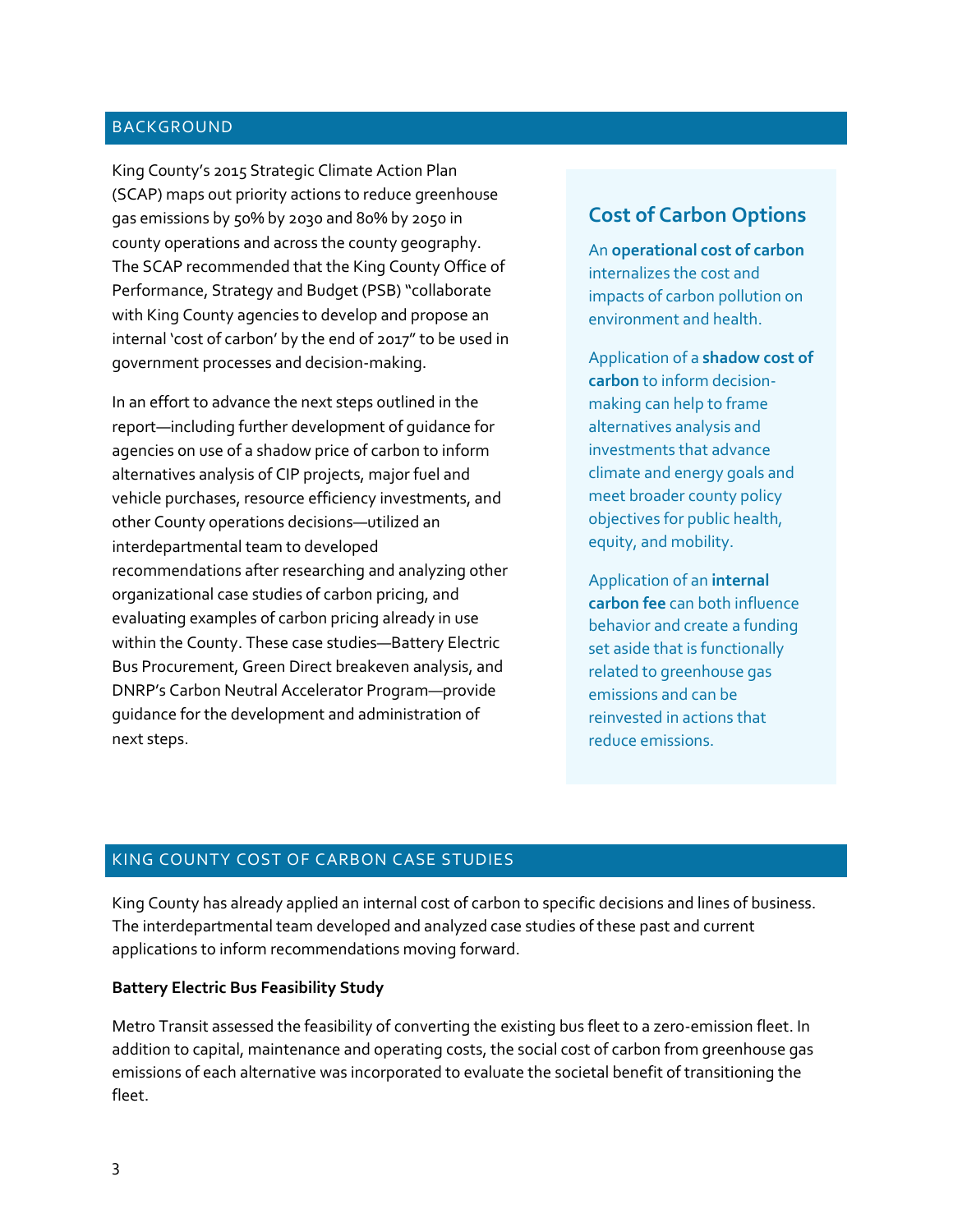Metro used a life-cycle cost analysis (LCCA) approach to assess costs over the multi-decade life cycle of the entire fleet and for one 40-foot bus. To determine the social costs of emissions, the team used estimates of emissions from Metro bus fleet by type and miles traveled and applied a cost of carbon emissions. Emissions included both tailpipe<sup>1</sup> and upstream emissions<sup>2</sup> from the production of diesel fuel or electricity generation. Metro combined these rates with vehicle miles travelled (VMT) projections to calculate projected emissions, expressed in metric tons (MT).

Absent a social cost of carbon, the team found that the estimated total cost to Metro of acquiring, operating and maintaining battery buses would be 6 percent higher than for diesel-hybrid buses over the period from 2016 to 2047.

Using a social cost of carbon for CO<sub>2</sub> of \$43/MTCO<sub>2</sub>, plus costs for methane, air pollutants and noise pollution, the incremental cost for transitioning to battery-electric bus fleet was reduced to 2 percent above the diesel-hybrid cost. This analysis helped inform decision making by the County to pursue phasing in 100% battery-electric bus fleet by 2040.

#### **Green Direct Breakeven Analysis**

The interdepartmental team developed a financial model to evaluate the potential additional cost incurred or savings realized if King County were to enter into a voluntary long-term contract for renewable electricity with Puget Sound Energy (PSE). This contract for zero greenhouse gas emissions renewable energy, called Green Direct, offers a fixed price per kilowatt hour (kWh) consumed, with a known escalation rate, for a ten-year term.

Instead of using carbon pricing as a market driver—to incentivize a different behavior or to make an otherwise cost-prohibitive decision viable—this case used a derived carbon price to affirm the fiscal prudence of a decision. The breakeven cost of carbon for each scenario was developed by dividing the incremental cost or benefit by the total amount of carbon emissions. In each case, including a highly improbable zero escalation of base electricity rates scenario, the breakeven cost of carbon is less than Governor Inslee's 2017 proposed carbon fee of \$25/MTCO2; almost all scenarios are less than other proposed carbon fees of \$15/MTCO2. These values indicate that the purchase of renewable electricity in Green Direct would be cost effective if compared to purchase of a fossil fuel generated electricity that includes a carbon fee.

## **DNRP Carbon and Energy Accelerator Program**

The Department of Natural Resources and Parks implemented a program in 2014 called the "Beyond Carbon Neutral Accelerator Program"that created an internal funding mechanism to invest in energy and carbon-reduction projects.

 $\overline{a}$ 

<sup>&</sup>lt;sup>1</sup> To quantify the tailpipe emissions, we projected vehicle miles traveled (VMT) for Metro's hybrid fleet from 2017 to 2047 and used emission rates per VMT based on industry standard values. The calculation included emission rates for carbon dioxide (CO<sub>2</sub>) obtained for two of the bus models used by Metro.

<sup>&</sup>lt;sup>2</sup> Upstream emissions from the refining process that produces the diesel fuel used by hybrid buses is included. Upstream refining generates approximate 345 grams of  $CO<sub>2</sub>$  and 72 grams of methane (CH<sub>4</sub>) per hybrid-bus VMT.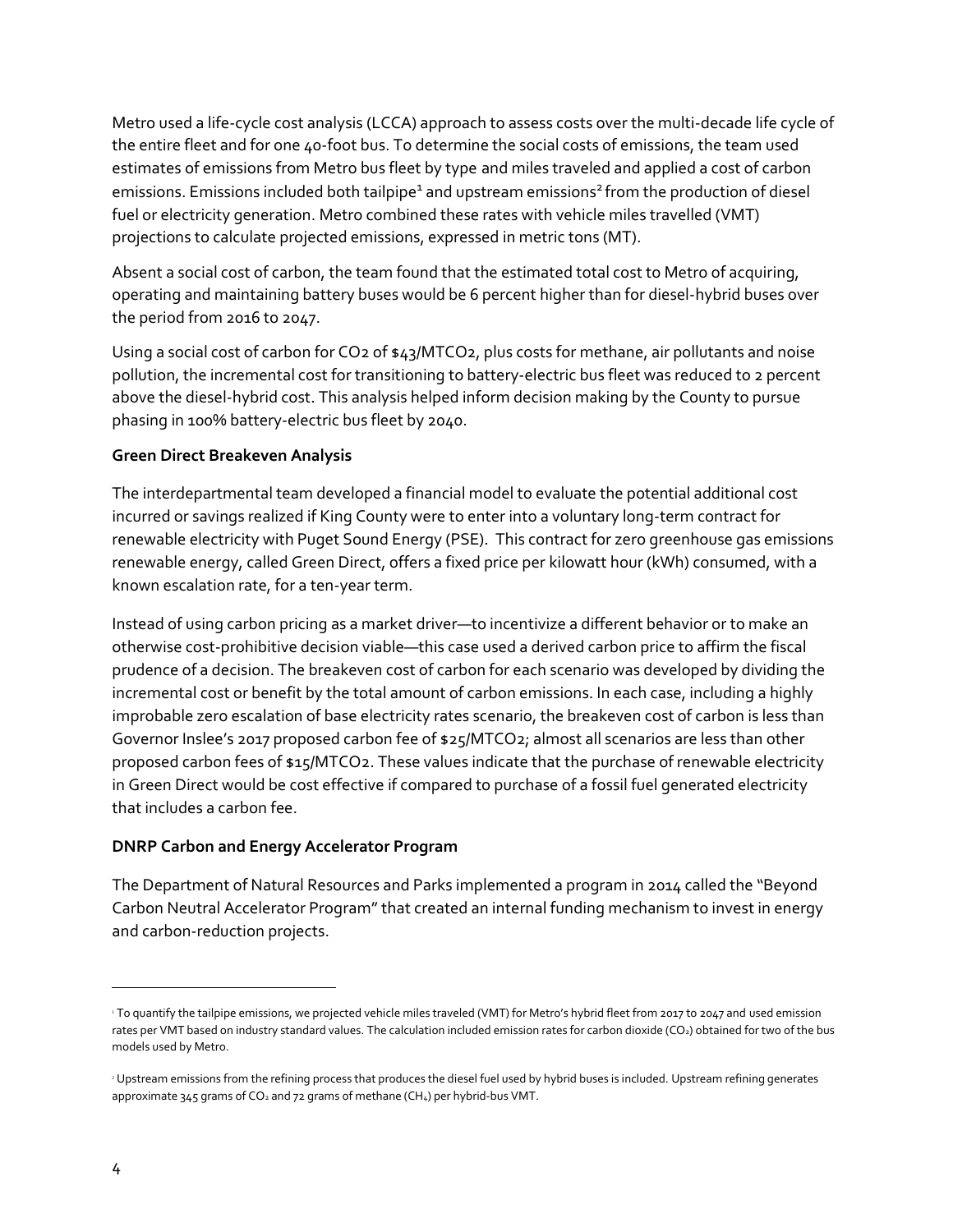A \$0.58/MMBTU fee, equivalent to approximately \$5.80/MTCO2, was imposed on all DNRP divisions with funding being used to support investments in energy efficiency, renewable energy, and other projects that would not have happened without the funding.

Over the 2014-2016 time frame, DNRP used \$1.65 million through this program, and leveraged \$207,000 in utility rebates to invest in projects that will save the department over \$4 million and an estimated 55,000 MTCO2 over the life of the improvements.

## FINDINGS

As illustrated by these case studies, the application of a cost of carbon price by the County has varied depending on the purpose of its application and the policy and business goals of the agency and funding sources. Table 1 below summarizes the price and mechanism each case study and proposed program used. Details of recommended programs can be found in the Recommendations section.

| Social Cost of Carbon                                                                                                                                       | <b>Price Used</b>               |  |
|-------------------------------------------------------------------------------------------------------------------------------------------------------------|---------------------------------|--|
|                                                                                                                                                             | <b>Internal or Market Price</b> |  |
| <b>Green Direct Purchase</b><br><b>Battery Electric Bus Case</b><br>Feasibility Study<br>Decision<br><b>Shadow Price</b><br><b>Capital Project Planning</b> |                                 |  |
| Mechanism<br><b>Shadow Price</b><br><b>DNRP Carbon Neutral</b><br>N/A                                                                                       |                                 |  |
| Accelerator Program<br><b>Carbon Reduction</b><br><b>FMD Carbon Accelerator</b><br><b>Fee</b><br>Program<br><b>Fleet Carbon Fee</b>                         |                                 |  |

#### *Table 1: Classification of Case Studies and Programs*

The interdepartmental project team found that:

- Application of a shadow price of carbon helped to provide a framework for consideration of broader impacts of battery bus purchasing decisions on health and environment-related policy aims, influenced investment decisions and favored lower-carbon choices.
- Application of the energy set-aside and re-investment of the proceeds as part of the DNRP Carbon and Energy Program resulted in real energy and utility cost reductions that are projected to exceed investments over the lifecycle of the improvements. Moreover, establishment of the set aside and the identification of investments catalyzed conversations and actions within DNRP divisions to further reduce energy and fuel use and identify strategies for reducing emissions.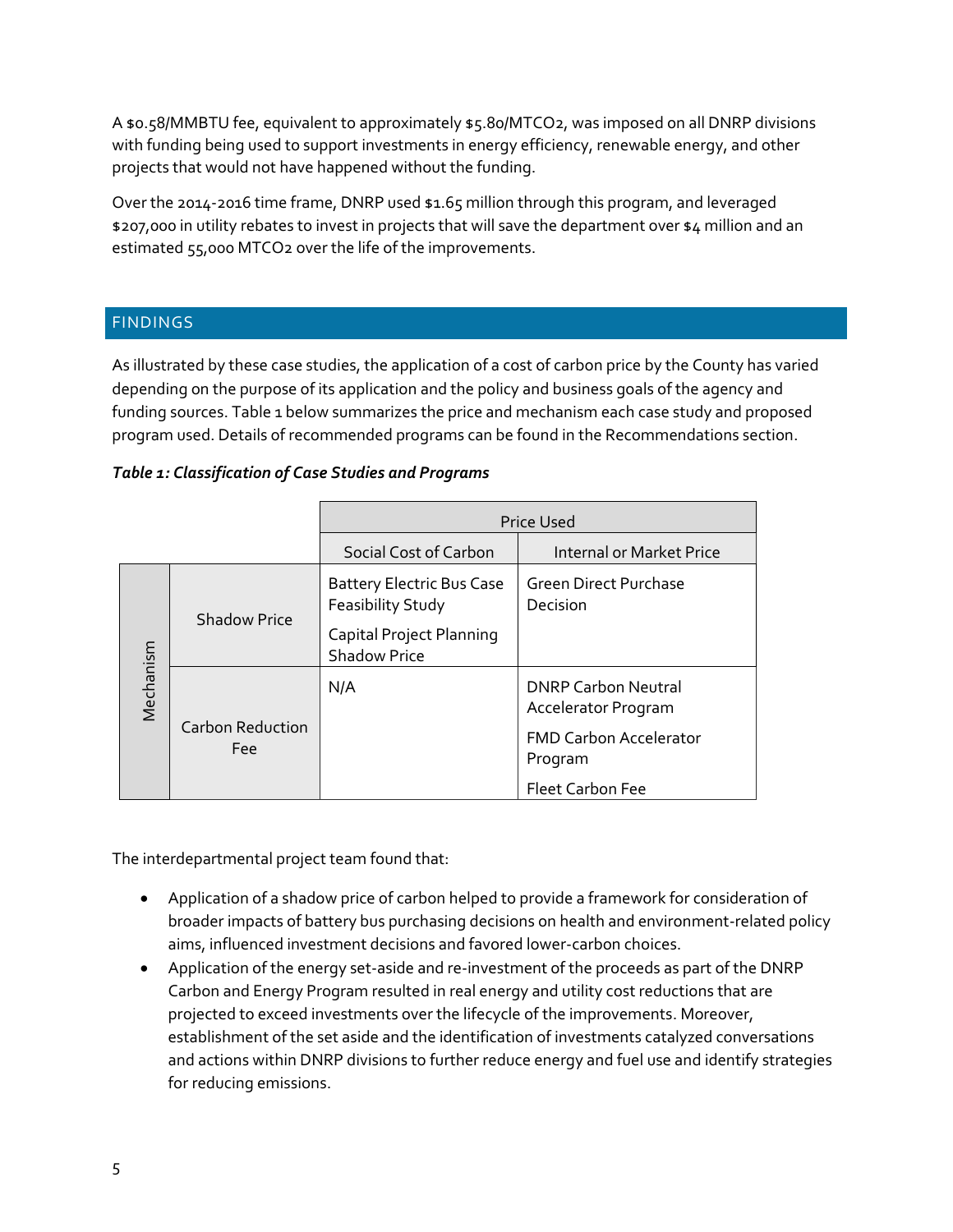- Having consistent and robust approaches to conducting Life Cycle Cost Assessment (LCCA) on Capital Improvement Projects (CIPs) and other major purchase and investment alternatives analysis is foundational to the success of applying an operational cost of carbon. County efforts to expand application of a shadow price of carbon need to be well coordinated with broader efforts to train staff and provide guidance to agencies on development and use of LCCA to inform alternatives analysis.
- Establishing a consistent assumption for a shadow cost of carbon that ties back to state recommendations for a cost of carbon would help to encourage consistent approaches to LCCA across county agency CIP programs. However, the use of the output of these analyses with the social cost of carbon should still be informed by other policy objectives and the financial health of specific funds.
- With respect to carbon reduction fees, proposals should make a functional linkage between emissions, fees, and investment of revenue. However, the level of the fee and investment of revenues is a policy decision that should be tailored to the financial health, customer needs, and opportunities for agency reinvestment of funds to reduce emissions. In other words, the internal carbon reduction fee in DNRP can be different than that for FMD given the relative financial health of component funds; likewise, the types of investments made should be focused on actions that will be most impactful on reducing emissions given the building and operational profile of each department or division.

#### RECOMMENDATIONS

## SHADOW PRICE OF CARBON

**Expand application of a carbon shadow price—a non-cash cost—to lifecycle cost analyses developed for capital projects, evaluation of major fuel and vehicle purchasing decisions, and costbenefit evaluation of priority climate change actions in the 2020 SCAP update.** 

King County should proceed with expanding the application of a consistent shadow price of carbon on investment decisions, including capital project planning and other large investments. A shadow price on carbon provides structure in steps to apply a consistent lifecycle cost analysis. For consistency, PSB recommends that King County use Washington State's SCC as developed by the Office of Financial Management per the Executive Order 14 - 04 signed by Governor Inslee in 2014. The value calculated for 2018 is \$71/MTCO2; this value will be reviewed prior to application.

As mentioned earlier, a Social Cost of Carbon (SCC) is an economic estimate of the present–day dollar value of future societal and environmental damage caused by carbon emissions. The SCC is most commonly used as a "shadow price," meaning no actual money is exchanged. A shadow price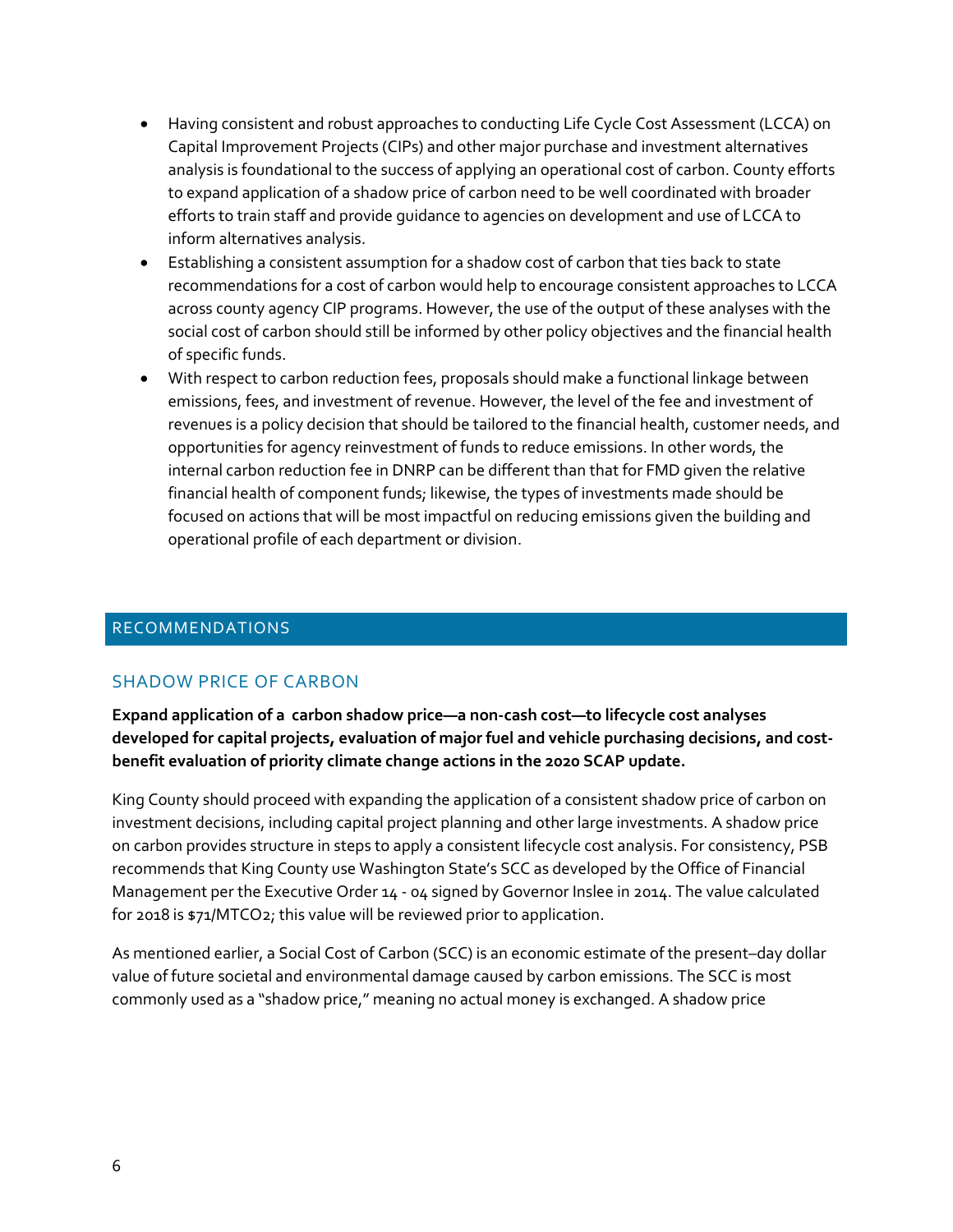incorporates a theoretical cost of harms to social welfare and climate impacts into decision-making or policy analysis. 3

The team recommends incorporating a shadow cost of carbon on investments, including:

- Alternatives analysis for major capital projects. Learnings from each project will further inform development of best practices and standards to be applied to future projects.
- Recommendations for alternative fuels in future fuel contracts.
- Evaluation of major vehicle purchases, for both revenue and non-revenue fleets.
- Cost-benefit evaluation of select priority actions for the 2020 SCAP update.
- King County evaluation and comment on major regional planning efforts and fossil fuel infrastructure siting proposals.

## CARBON REDUCTION FEE PROGRAMS

## **Establish a carbon fee for Facilities Management Division tenants, with funds to be reinvested in measures and projects that reduce energy use and carbon emissions.**

A key barrier to identifying and planning energy and water resource efficiency projects in County buildings and facilities managed by FMD is the lack of resources to support real-time energy monitoring, energy audits, and development of energy efficiency project proposals. Creation of an "FMD Carbon Reduction Accelerator Program" supported by a fee tied to carbon emissions from County owned and managed facilities would advance development of projects that reduce energy consumption and greenhouse gas emissions. Implementation of this program could accelerate climate action goals in the SCAP. For example, pending King County Council approval, a new fee built into central rates in the 2019-2020 budget could be used to advance the Executive's goal to have all county buildings retrofitted with LED lights by the end of 2020 and to make investments in building energy efficiency necessary to achieve the new efficiency goal of 7.5% reduction by 2020 while reducing building operating costs.

A specific proposal has been prepared through the 2019-2020 budget development process. Establishment of this internal carbon fee and accelerator program is subject to recommendation by the Executive and approval by the Council through the budget process.

FMD plans to propose a carbon fee on a per-square-foot basis that would generate revenue used to support resource conservation and green building programs essential to carbon reduction. Pending Council approval of the 2019-2020 budget, proposed fees are \$10/ MTCO<sub>2</sub> of energy use per building

<sup>&</sup>lt;sup>3</sup> The cost of carbon is a subjective value dependent on the breadth of inputs and costs considered. King County developed its cost of carbon using values established in 2010 by the U.S. Interagency Working Group on Social Cost of Greenhouse Gases (IWG) and Washington State's Office of Financial Management, which relies on the IWG findings. The UWG value, updated in 2013 and again in 2016<sup>3</sup> , includes the cost of climate change impacts on agricultural productivity, human health, loss of property and harm to ecosystem services, among other things. The IWG attempts to capture the uncertainty of future cost estimates by developing 4 SCC values that establish a range of potential costs. The Washington State OFM analysis differs from the IWG in that it establishes only one value for each year, not four.